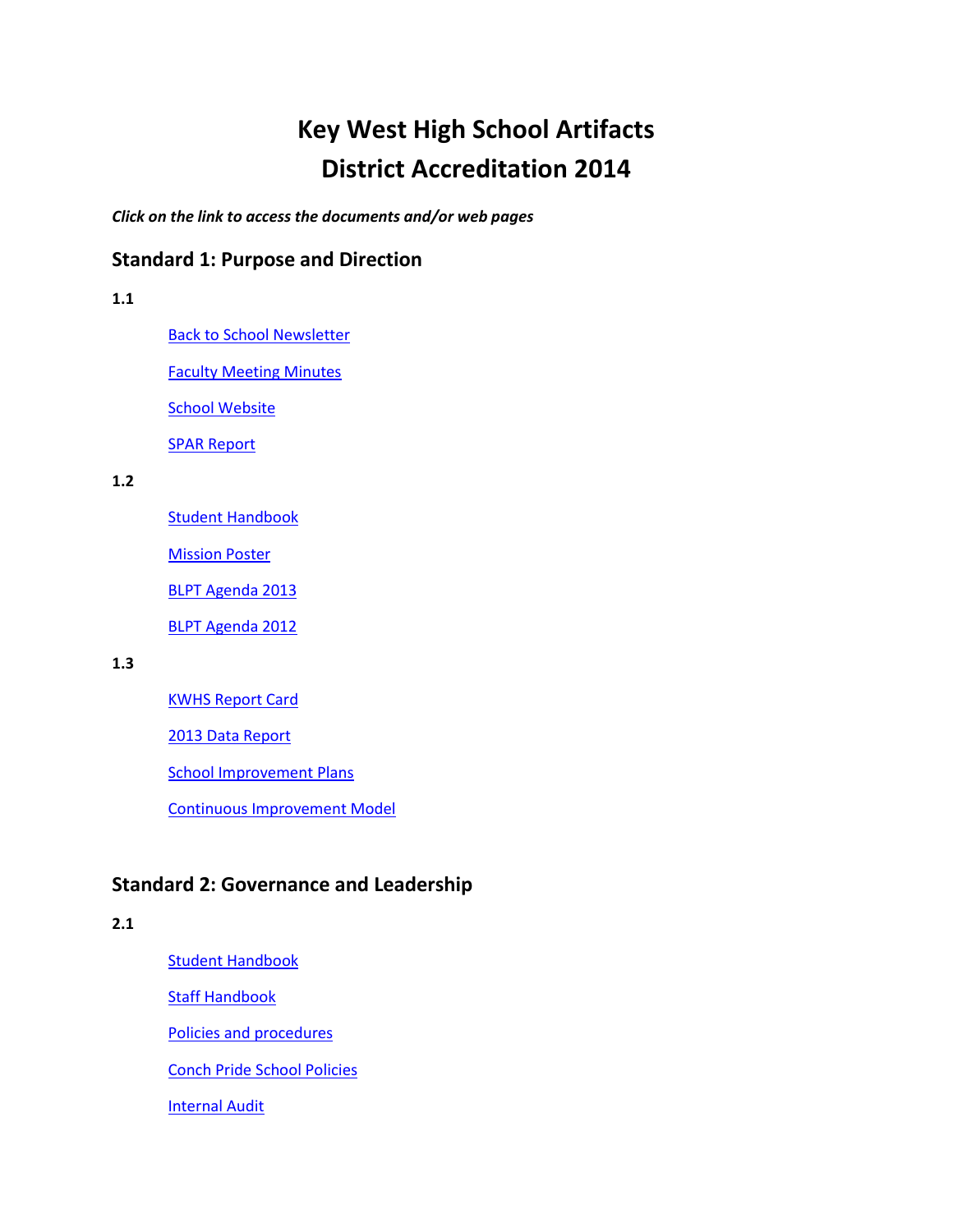[SIP Board Reviewed and Approved](http://accreditation.kwh.keysschools.schoolfusion.us/modules/locker/files/get_group_file.phtml?gid=4419682&fid=25169190&sessionid=be4f879154e0ce051d90f601ea2b2534)

[Code of ethics \(eHR portal\)](http://kwh.keysschools.schoolfusion.us/modules/locker/files/get_group_file.phtml?gid=4419682&fid=25178133&sessionid=d108149d9b1bc3238a8ac7b60dc5271a)

[Proof of Legal Counsel](http://accreditation.kwh.keysschools.schoolfusion.us/modules/locker/files/get_group_file.phtml?gid=4419682&fid=25169188&sessionid=be4f879154e0ce051d90f601ea2b2534) 

## **2.3**

[School Board Meeting agendas](http://agendas-and-minutes-2013-14.keysschools.schoolfusion.us/)

[Principal Meeting Agenda](http://accreditation.kwh.keysschools.schoolfusion.us/modules/locker/files/get_group_file.phtml?gid=4419682&fid=25169176&sessionid=be4f879154e0ce051d90f601ea2b2534)

**[School Organizational Chart](http://accreditation.kwh.keysschools.schoolfusion.us/modules/locker/files/get_group_file.phtml?gid=4419682&fid=25228294&sessionid=7caf1a9d1dfc5380a31219cf4c92e34e)** 

[School Improvement Plan](http://demographics.keysschools.com/SIP/KWHS_2013-14_SIP.pdf)

#### **2.4**

[PLC Minutes](http://accreditation.kwh.keysschools.schoolfusion.us/modules/locker/files/get_group_file.phtml?gid=4419682&fid=25169175&sessionid=be4f879154e0ce051d90f601ea2b2534)

[Building Level Planning Team Minutes](http://accreditation.kwh.keysschools.schoolfusion.us/modules/locker/files/get_group_file.phtml?gid=4419682&fid=25169172&sessionid=be4f879154e0ce051d90f601ea2b2534)

[Coaches Meeting Agenda](http://accreditation.kwh.keysschools.schoolfusion.us/modules/locker/files/get_group_file.phtml?gid=4419682&fid=25169174&sessionid=be4f879154e0ce051d90f601ea2b2534)

2.5 [School Advisory Council Agenda](http://accreditation.kwh.keysschools.schoolfusion.us/modules/locker/files/get_group_file.phtml?gid=4419682&fid=25169180&sessionid=be4f879154e0ce051d90f601ea2b2534)

[Faculty Meeting Minutes](http://accreditation.kwh.keysschools.schoolfusion.us/modules/locker/files/get_group_file.phtml?gid=4419682&fid=25169178&sessionid=be4f879154e0ce051d90f601ea2b2534)

[Parent Survey Results](http://accreditation.kwh.keysschools.schoolfusion.us/modules/locker/files/get_group_file.phtml?gid=4419682&fid=25169177&sessionid=be4f879154e0ce051d90f601ea2b2534)

**[Student Code of Conduct](http://accreditation.kwh.keysschools.schoolfusion.us/modules/locker/files/get_group_file.phtml?gid=4419682&fid=25169187&sessionid=be4f879154e0ce051d90f601ea2b2534)** 

## **2.6**

[Professional Growth Plan](http://accreditation.kwh.keysschools.schoolfusion.us/modules/locker/files/get_group_file.phtml?gid=4419682&fid=25169184&sessionid=be4f879154e0ce051d90f601ea2b2534)

[PD 360 Information Sheet](http://accreditation.kwh.keysschools.schoolfusion.us/modules/locker/files/get_group_file.phtml?gid=4419682&fid=25169198&sessionid=be4f879154e0ce051d90f601ea2b2534)

[Professional Development Schedule](http://accreditation.kwh.keysschools.schoolfusion.us/modules/locker/files/get_group_file.phtml?gid=4419682&fid=25169179&sessionid=be4f879154e0ce051d90f601ea2b2534)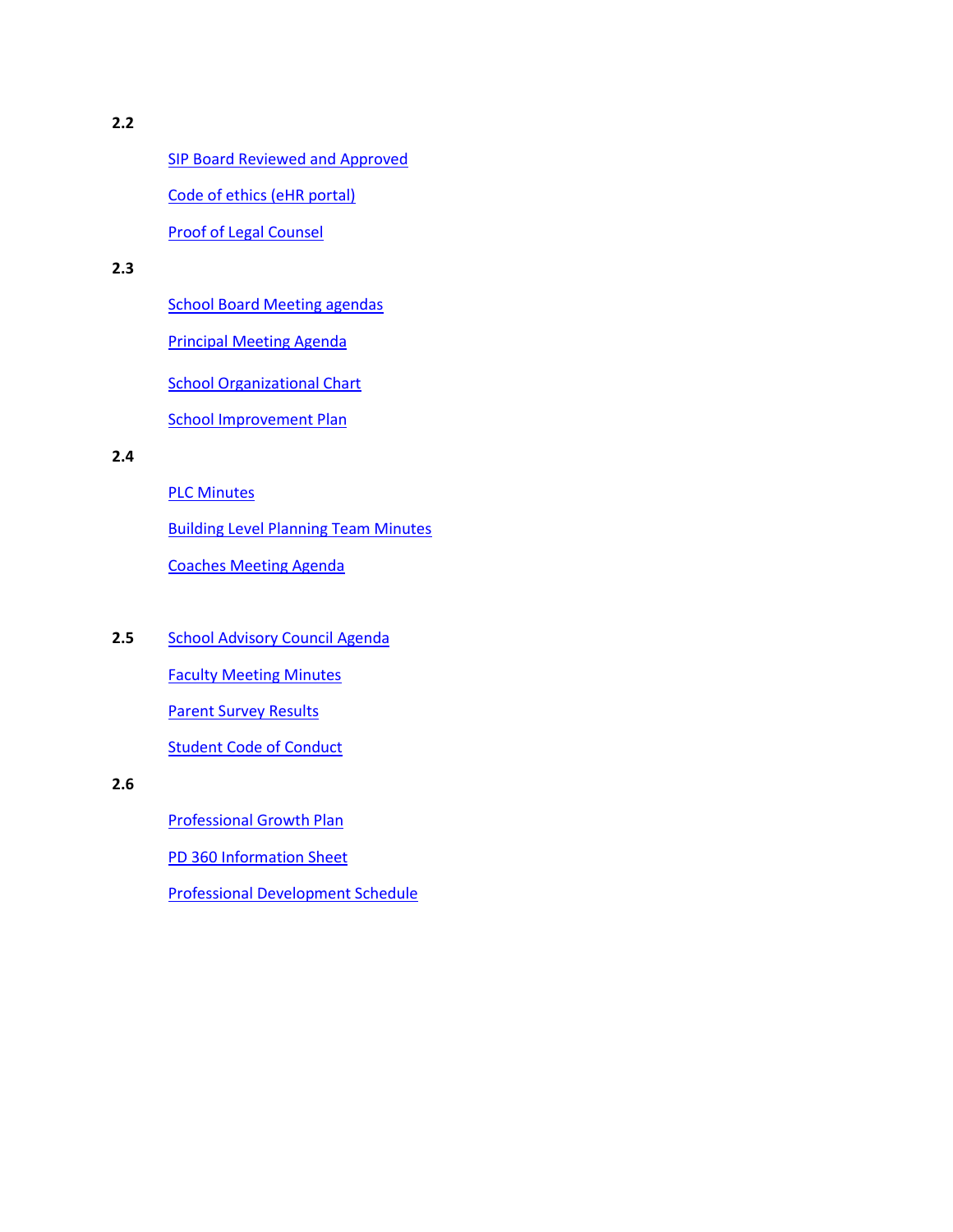# **Standard 3: Teaching and Assessing for Learning**

**3.1**

[Lesson Plan](http://accreditation.kwh.keysschools.schoolfusion.us/modules/locker/files/get_group_file.phtml?gid=4419682&fid=25169295&sessionid=be4f879154e0ce051d90f601ea2b2534)

[Course Syllabus](http://accreditation.kwh.keysschools.schoolfusion.us/modules/locker/files/get_group_file.phtml?gid=4419682&fid=25169291&sessionid=be4f879154e0ce051d90f601ea2b2534)

[Master Schedule](http://accreditation.kwh.keysschools.schoolfusion.us/modules/locker/files/get_group_file.phtml?gid=4419682&fid=25169294&sessionid=be4f879154e0ce051d90f601ea2b2534)

[Student Work](http://accreditation.kwh.keysschools.schoolfusion.us/modules/locker/files/get_group_file.phtml?gid=4419682&fid=25169299&sessionid=be4f879154e0ce051d90f601ea2b2534)

## **3.2**

Test Data – [MCSD Sharepoint site](http://accreditation.kwh.keysschools.schoolfusion.us/modules/locker/files/get_group_file.phtml?gid=4419682&fid=25257497&sessionid=4fdef17017485c57e69c2eddeedb10b6)

[Curriculum guides](http://instructional-services.keysschools.schoolfusion.us/) (MCSD Curriculum Department webpage)

[Lesson Plan](http://accreditation.kwh.keysschools.schoolfusion.us/modules/locker/files/get_group_file.phtml?gid=4419682&fid=25169261&sessionid=be4f879154e0ce051d90f601ea2b2534)

[KWHS Curriculum Guide](http://accreditation.kwh.keysschools.schoolfusion.us/modules/locker/files/get_group_file.phtml?gid=4419682&fid=25169307&sessionid=be4f879154e0ce051d90f601ea2b2534)

[Common Assessment](http://accreditation.kwh.keysschools.schoolfusion.us/modules/locker/files/get_group_file.phtml?gid=4419682&fid=25187310&sessionid=04a70e60cfe08aeb9f3354292135e8be) – Geometry Final Exam

# **3.3**

[Faculty Meeting Agenda](http://accreditation.kwh.keysschools.schoolfusion.us/modules/locker/files/get_group_file.phtml?gid=4419682&fid=25169260&sessionid=be4f879154e0ce051d90f601ea2b2534)

[Technology Proposal](http://accreditation.kwh.keysschools.schoolfusion.us/modules/locker/files/get_group_file.phtml?gid=4419682&fid=25169262&sessionid=be4f879154e0ce051d90f601ea2b2534)

[KeysSchools Technology Expo](http://tech-expo-2014.keysschools.schoolfusion.us/)

[Lesson Plan](http://accreditation.kwh.keysschools.schoolfusion.us/modules/locker/files/get_group_file.phtml?gid=4419682&fid=25169267&sessionid=be4f879154e0ce051d90f601ea2b2534)

**[Student Application](http://accreditation.kwh.keysschools.schoolfusion.us/modules/locker/files/get_group_file.phtml?gid=4419682&fid=25169266&sessionid=be4f879154e0ce051d90f601ea2b2534)** 

## **3.4**

[MCSD Curriculum Department webpage](http://instructional-services.keysschools.schoolfusion.us/)

[Great Educational Moments](http://gems.keysschools.schoolfusion.us/) (GEMS)

Conch Newsletter – [Teachers of the Year](http://accreditation.kwh.keysschools.schoolfusion.us/modules/locker/files/get_group_file.phtml?gid=4419682&fid=25169276&sessionid=be4f879154e0ce051d90f601ea2b2534)

[Administrator Observation Calendar](http://accreditation.kwh.keysschools.schoolfusion.us/modules/locker/files/get_group_file.phtml?gid=4419682&fid=25229156&sessionid=53ed9484b7c70e2248bc8f5fc3eded5e) 

[Induction PLC Minutes](http://accreditation.kwh.keysschools.schoolfusion.us/modules/locker/files/get_group_file.phtml?gid=4419682&fid=25169268&sessionid=be4f879154e0ce051d90f601ea2b2534)

[Teacher Evaluation Criteria](http://accreditation.kwh.keysschools.schoolfusion.us/modules/locker/files/get_group_file.phtml?gid=4419682&fid=25187384&sessionid=04a70e60cfe08aeb9f3354292135e8be)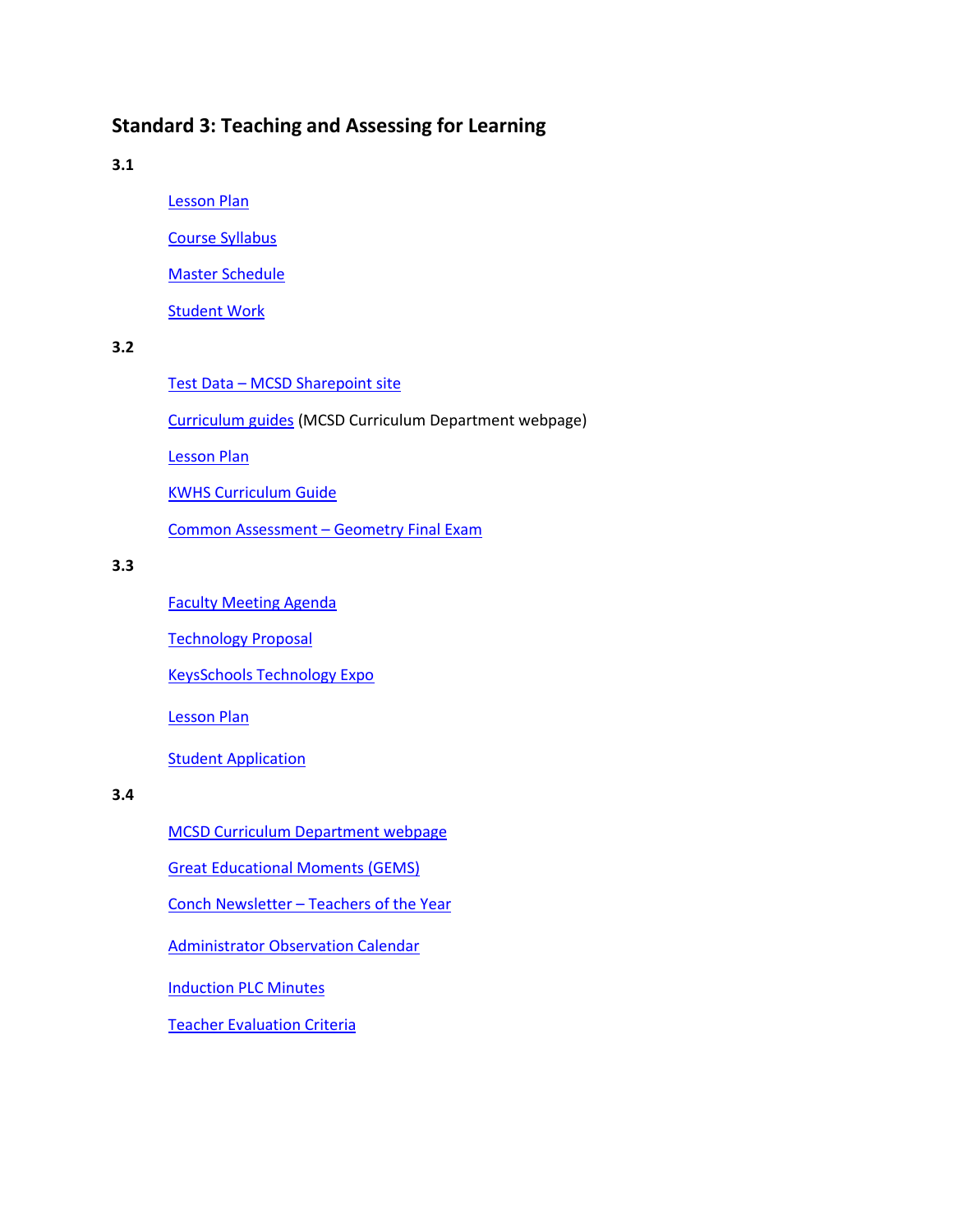[Collaboration Cadre Minutes](http://accreditation.kwh.keysschools.schoolfusion.us/modules/locker/files/get_group_file.phtml?gid=4419682&fid=25169264&sessionid=be4f879154e0ce051d90f601ea2b2534)

[Memo with Meeting Dates](http://accreditation.kwh.keysschools.schoolfusion.us/modules/locker/files/get_group_file.phtml?gid=4419682&fid=25169269&sessionid=be4f879154e0ce051d90f601ea2b2534)

[Common Core Summer Institute Participation](http://accreditation.keysschools.schoolfusion.us/modules/locker/files/get_group_file.phtml?gid=4392136&fid=24706360&sessionid=c41c8255cb8b27415596278b10d5419a)

[New and Beginning Teacher program](http://induction.keysschools.schoolfusion.us/)

#### **3.6**

[Performance Matters](http://www.performancematters.com/) – progress monitoring

[Tenth Grade Writing Anchor Papers](http://accreditation.kwh.keysschools.schoolfusion.us/modules/locker/files/get_group_file.phtml?gid=4419682&fid=25169296&sessionid=be4f879154e0ce051d90f601ea2b2534)

[Standardized Test Results Report](http://accreditation.kwh.keysschools.schoolfusion.us/modules/locker/files/get_group_file.phtml?gid=4419682&fid=25187463&sessionid=04a70e60cfe08aeb9f3354292135e8be)

**[Assessment](http://accreditation.kwh.keysschools.schoolfusion.us/modules/locker/files/get_group_file.phtml?gid=4419682&fid=25187781&sessionid=04a70e60cfe08aeb9f3354292135e8be)** 

[Assessment and Modification](http://accreditation.kwh.keysschools.schoolfusion.us/modules/locker/files/get_group_file.phtml?gid=4419682&fid=25187512&sessionid=04a70e60cfe08aeb9f3354292135e8be)

#### **3.7**

[New and beginning](http://accreditation.kwh.keysschools.schoolfusion.us/modules/locker/files/get_group_file.phtml?gid=4419682&fid=25169275&sessionid=be4f879154e0ce051d90f601ea2b2534) teacher induction program brochure [New teacher](http://accreditation.kwh.keysschools.schoolfusion.us/modules/locker/files/get_group_file.phtml?gid=4419682&fid=25187622&sessionid=04a70e60cfe08aeb9f3354292135e8be) PLC minutes [Induction Program Profile](http://accreditation.kwh.keysschools.schoolfusion.us/modules/locker/files/get_group_file.phtml?gid=4419682&fid=25169274&sessionid=be4f879154e0ce051d90f601ea2b2534)

**3.8**

[Pinnacle Internet Viewer](https://gradebook.keysschools.com/pinnacle/gradebook)

[School Curriculum Showcase Flyer](http://accreditation.kwh.keysschools.schoolfusion.us/modules/locker/files/get_group_file.phtml?gid=4419682&fid=25228331&sessionid=7caf1a9d1dfc5380a31219cf4c92e34e)

[ELL Open House and Photo](http://accreditation.kwh.keysschools.schoolfusion.us/modules/locker/files/get_group_file.phtml?gid=4419682&fid=25169272&sessionid=be4f879154e0ce051d90f601ea2b2534)

[ELL Parent Night Planning](http://accreditation.kwh.keysschools.schoolfusion.us/modules/locker/files/get_group_file.phtml?gid=4419682&fid=25228991&sessionid=53ed9484b7c70e2248bc8f5fc3eded5e)

Newsletter – [Volunteers and Information](http://accreditation.kwh.keysschools.schoolfusion.us/modules/locker/files/get_group_file.phtml?gid=4419682&fid=25169278&sessionid=be4f879154e0ce051d90f601ea2b2534)

[Curriculum Night Presentation -](http://accreditation.kwh.keysschools.schoolfusion.us/modules/locker/files/get_group_file.phtml?gid=4419682&fid=25169303&sessionid=be4f879154e0ce051d90f601ea2b2534) Communications

**3.5**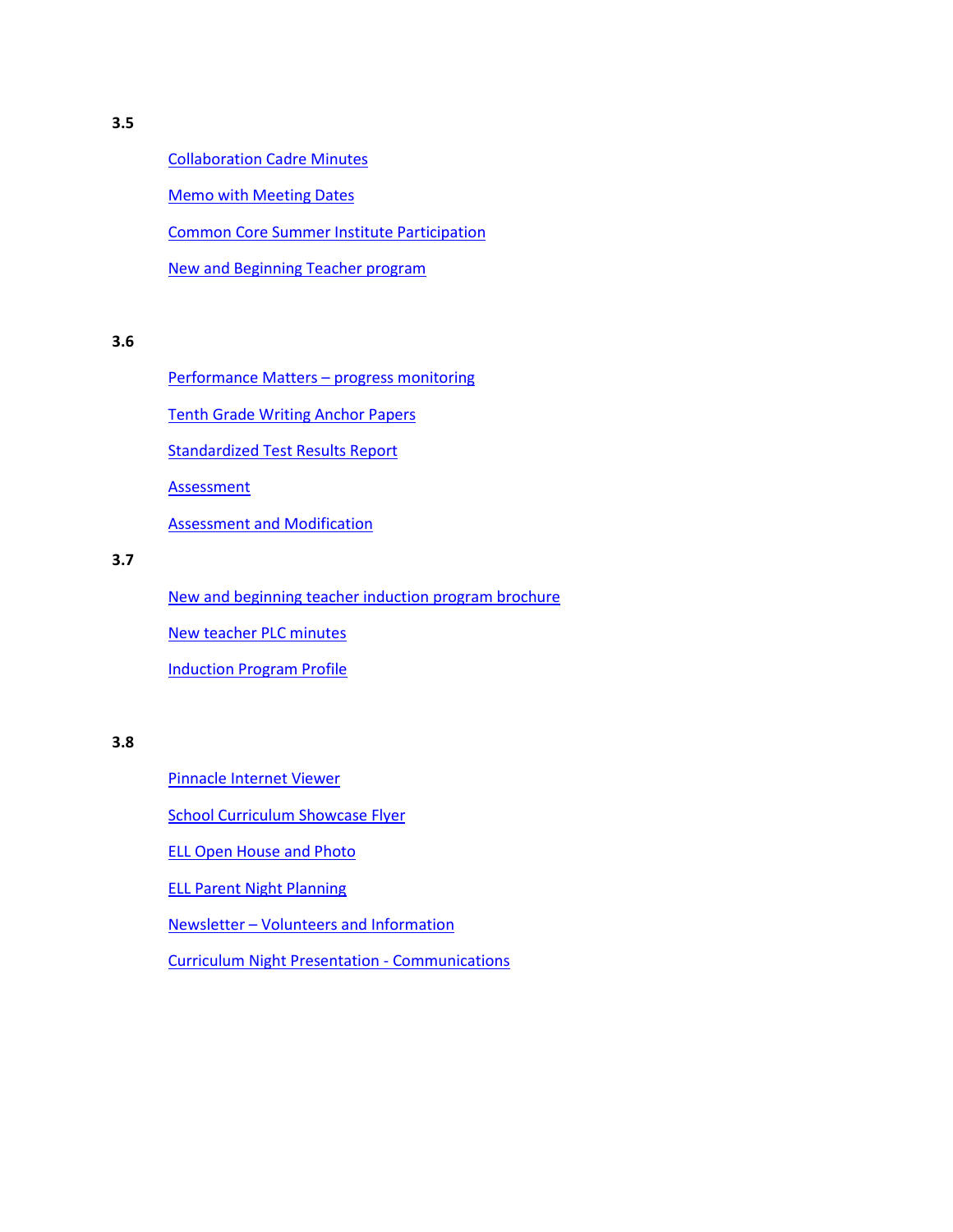[Take Stock in](http://take-stock-in-children.keysschools.schoolfusion.us/) Children

[Project TIES Brochure](http://accreditation.kwh.keysschools.schoolfusion.us/modules/locker/files/get_group_file.phtml?gid=4419682&fid=25169288&sessionid=be4f879154e0ce051d90f601ea2b2534)

[Student Services Directory](http://accreditation.kwh.keysschools.schoolfusion.us/modules/locker/files/get_group_file.phtml?gid=4419682&fid=25169279&sessionid=be4f879154e0ce051d90f601ea2b2534)

[Clubs Calendar](http://accreditation.kwh.keysschools.schoolfusion.us/modules/locker/files/get_group_file.phtml?gid=4419682&fid=25169282&sessionid=be4f879154e0ce051d90f601ea2b2534)

#### **3.10**

**[Student Progression Plan](http://keysschools.schoolfusion.us/modules/groups/homepagefiles/cms/1523249/File/Documents/Monroe_County_Student_Progression_Plan_2012-13.pdf?sessionid=972101173d3425124f8d14bade584bd7)** 

Sample report cards

 $\bullet$  [High](http://accreditation.keysschools.schoolfusion.us/modules/locker/files/get_group_file.phtml?gid=4392136&fid=24742460&sessionid=075021a275d8201a69c901a226d151ec)

[Pinnacle Internet Viewer](https://gradebook.keysschools.com/pinnacle/gradebook)

[Start of Year Newsletter](http://accreditation.kwh.keysschools.schoolfusion.us/modules/locker/files/get_group_file.phtml?gid=4419682&fid=25169283&sessionid=be4f879154e0ce051d90f601ea2b2534)

[KWHS Grading Policy](http://accreditation.kwh.keysschools.schoolfusion.us/modules/locker/files/get_group_file.phtml?gid=4419682&fid=25169281&sessionid=be4f879154e0ce051d90f601ea2b2534)

#### **3.11**

[MyLearningPlan](http://www.mylearningplan.com/) [Common Core Implementation Plan](http://accreditation.kwh.keysschools.schoolfusion.us/modules/locker/files/get_group_file.phtml?gid=4419682&fid=25169292&sessionid=be4f879154e0ce051d90f601ea2b2534) **[Staff Survey](http://accreditation.kwh.keysschools.schoolfusion.us/modules/locker/files/get_group_file.phtml?gid=4419682&fid=25169284&sessionid=be4f879154e0ce051d90f601ea2b2534) Summary** [PD Survey Results](http://accreditation.kwh.keysschools.schoolfusion.us/modules/locker/files/get_group_file.phtml?gid=4419682&fid=25169286&sessionid=be4f879154e0ce051d90f601ea2b2534)

# **3.12**

[PD Opportunities](http://accreditation.kwh.keysschools.schoolfusion.us/modules/locker/files/get_group_file.phtml?gid=4419682&fid=25169289&sessionid=be4f879154e0ce051d90f601ea2b2534)

[TIES Brochure](http://accreditation.kwh.keysschools.schoolfusion.us/modules/locker/files/get_group_file.phtml?gid=4419682&fid=25169297&sessionid=be4f879154e0ce051d90f601ea2b2534)

[MCSD ELL Plan](http://accreditation.kwh.keysschools.schoolfusion.us/modules/locker/files/get_group_file.phtml?gid=4419682&fid=25169293&sessionid=be4f879154e0ce051d90f601ea2b2534)

# **Standard 4: Resources and Support System**

**4.1**

**[Highly Qualified Staff Letter](http://accreditation.kwh.keysschools.schoolfusion.us/modules/locker/files/get_group_file.phtml?gid=4419682&fid=25174059&sessionid=be4f879154e0ce051d90f601ea2b2534)** 

**[School Budget](http://kwh.keysschools.schoolfusion.us/modules/locker/files/get_group_file.phtml?gid=4419682&fid=25259949&sessionid=3af8b2da1470fa2953c0c8f97c80bb54)** 

[Faculty Meeting Agenda -](http://accreditation.kwh.keysschools.schoolfusion.us/modules/locker/files/get_group_file.phtml?gid=4419682&fid=25174049&sessionid=be4f879154e0ce051d90f601ea2b2534) Budgeting

**[Staffing Process](http://accreditation.kwh.keysschools.schoolfusion.us/modules/locker/files/get_group_file.phtml?gid=4419682&fid=25174048&sessionid=be4f879154e0ce051d90f601ea2b2534)**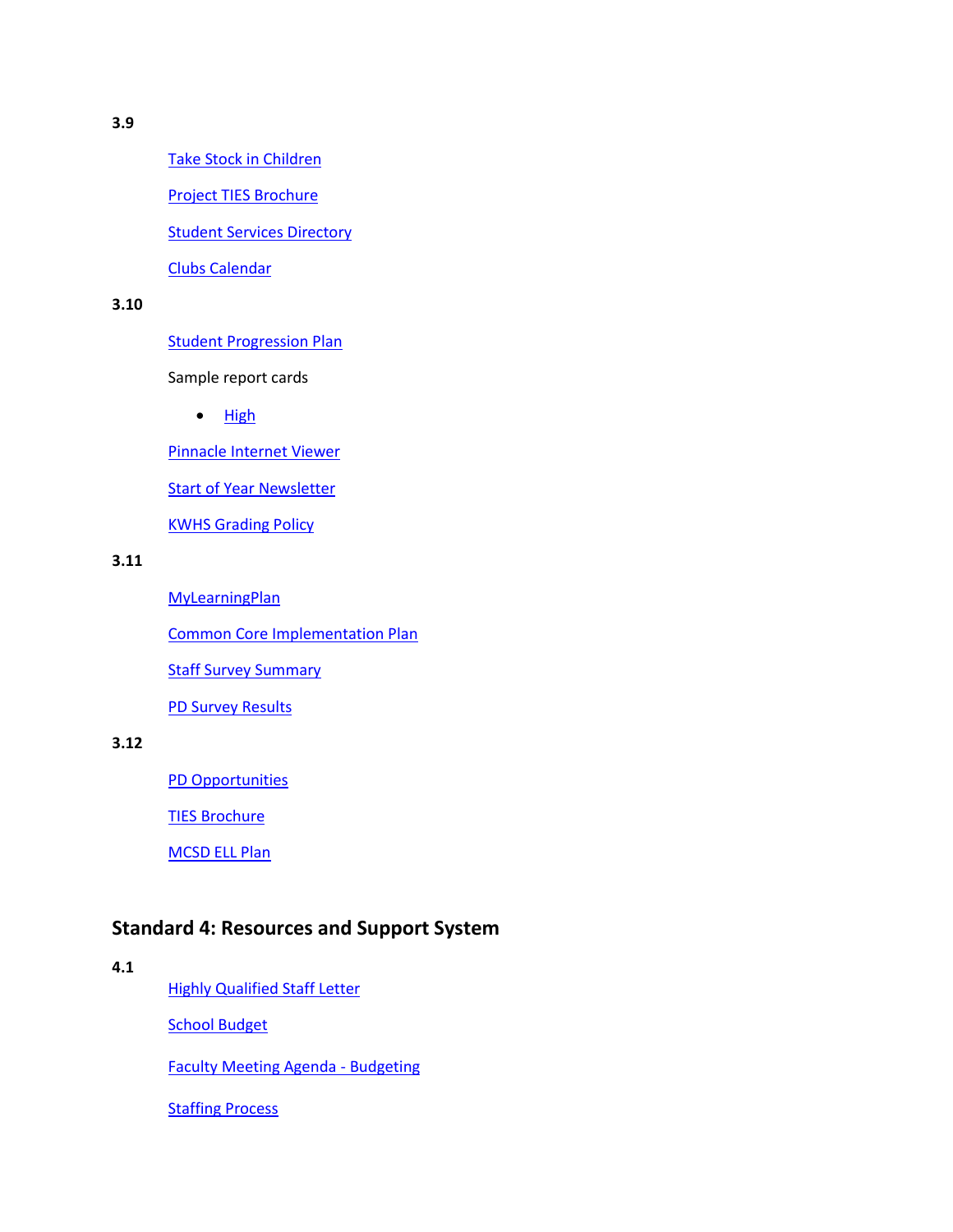# **4.2** [SAC Budget](http://accreditation.kwh.keysschools.schoolfusion.us/modules/locker/files/get_group_file.phtml?gid=4419682&fid=25174055&sessionid=be4f879154e0ce051d90f601ea2b2534)

[Master Schedule](http://accreditation.kwh.keysschools.schoolfusion.us/modules/locker/files/get_group_file.phtml?gid=4419682&fid=25174052&sessionid=be4f879154e0ce051d90f601ea2b2534)

**[School Calendar](http://accreditation.kwh.keysschools.schoolfusion.us/modules/locker/files/get_group_file.phtml?gid=4419682&fid=25174054&sessionid=be4f879154e0ce051d90f601ea2b2534)** 

# **4.3**

[Fire Drill Report](http://accreditation.kwh.keysschools.schoolfusion.us/modules/locker/files/get_group_file.phtml?gid=4419682&fid=25174041&sessionid=be4f879154e0ce051d90f601ea2b2534)

**[Health Inspection](http://accreditation.kwh.keysschools.schoolfusion.us/modules/locker/files/get_group_file.phtml?gid=4419682&fid=25174056&sessionid=be4f879154e0ce051d90f601ea2b2534)** 

[Emergency Procedures](http://accreditation.kwh.keysschools.schoolfusion.us/modules/locker/files/get_group_file.phtml?gid=4419682&fid=25174053&sessionid=be4f879154e0ce051d90f601ea2b2534)

#### **4.4**

[Media Allocations](http://accreditation.kwh.keysschools.schoolfusion.us/modules/locker/files/get_group_file.phtml?gid=4419682&fid=25174047&sessionid=be4f879154e0ce051d90f601ea2b2534) [Media Specialist Calendar](http://accreditation.kwh.keysschools.schoolfusion.us/modules/locker/files/get_group_file.phtml?gid=4419682&fid=25174045&sessionid=be4f879154e0ce051d90f601ea2b2534)

#### **4.5**

[Technology Proposal to IT Department](http://accreditation.kwh.keysschools.schoolfusion.us/modules/locker/files/get_group_file.phtml?gid=4419682&fid=25174050&sessionid=be4f879154e0ce051d90f601ea2b2534) Facility Needs – [Technology Highlighted](http://accreditation.kwh.keysschools.schoolfusion.us/modules/locker/files/get_group_file.phtml?gid=4419682&fid=25174042&sessionid=be4f879154e0ce051d90f601ea2b2534) [District Technology Plan Meeting Minutes](http://accreditation.kwh.keysschools.schoolfusion.us/modules/locker/files/get_group_file.phtml?gid=4419682&fid=25174046&sessionid=be4f879154e0ce051d90f601ea2b2534) [MCSD Acceptable Use Policy](http://accreditation.kwh.keysschools.schoolfusion.us/modules/locker/files/get_group_file.phtml?gid=4419682&fid=25174044&sessionid=be4f879154e0ce051d90f601ea2b2534)

# **4.6**

**[Student Support Chart](http://accreditation.kwh.keysschools.schoolfusion.us/modules/locker/files/get_group_file.phtml?gid=4419682&fid=25228359&sessionid=7caf1a9d1dfc5380a31219cf4c92e34e)** 

[Safer Choices Program Calendar](http://accreditation.kwh.keysschools.schoolfusion.us/modules/locker/files/get_group_file.phtml?gid=4419682&fid=25174043&sessionid=be4f879154e0ce051d90f601ea2b2534)

[Be the Change Memo](http://accreditation.kwh.keysschools.schoolfusion.us/modules/locker/files/get_group_file.phtml?gid=4419682&fid=25174051&sessionid=be4f879154e0ce051d90f601ea2b2534)

# **4.7**

**[SST Packet](http://accreditation.kwh.keysschools.schoolfusion.us/modules/locker/files/get_group_file.phtml?gid=4419682&fid=25174058&sessionid=be4f879154e0ce051d90f601ea2b2534)** 

[District ESE Web Site](http://student-services.keysschools.schoolfusion.us/modules/groups/integrated_home.phtml?&gid=1534139&sessionid=fd83e1a48c3d884564adc45a1930323f)